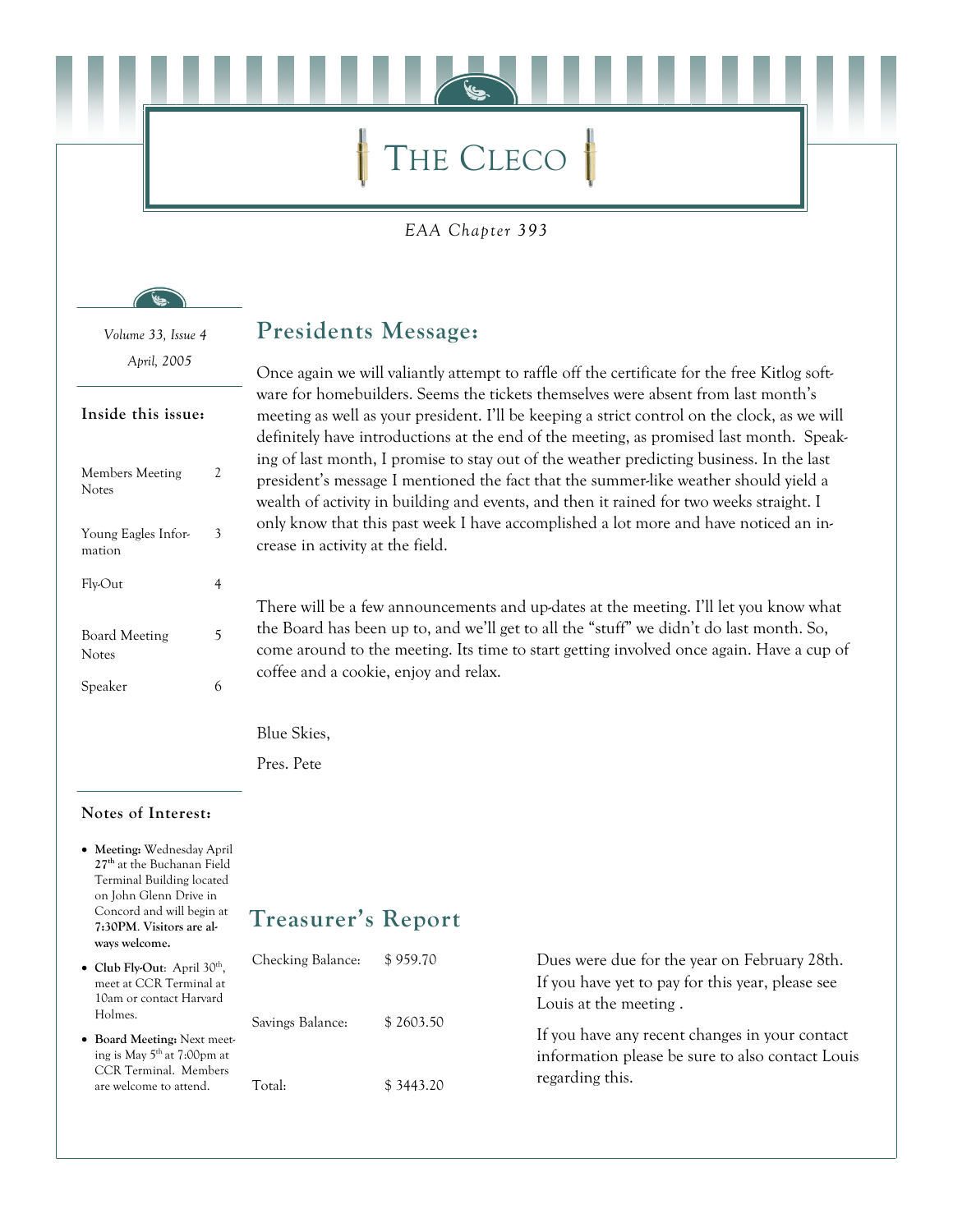The Cleco

## **Members Meeting Notes:**

#### **EAA Chapter 393 Members Meeting**

March 23, 2005

Our President Peter Degl'Innocenti started the meeting with several announcements:

1) The KitLog software certificate is here and we will raffle it off next month. You can learn more about the software at http://www.kitlog.com/

2) We need a honcho for the July 9 picnic. Rich Henne "volunteered." Thanks Rich!

3) The Flabob event was noted.

4) Rich Henne noted that the Livermore airport has an Airport Open House scheduled for Saturday, September 24, 2005 http://www.ci.livermore.ca.us/events.html#September and http://www.elivermore.com/calendar/ evnt 0509.htm#Airport Appreciation Day

#### Steve Dunagan, A Multi-Sensor Imaging Payload for Mission Adaptive Remote Sensing Applications

Our speaker this evening was from NASA and works in the area of remote sensing. He described the use of UAV (Unmanned Aerial Vehicles) in carrying out remote sensing.

He noted that UAVs are good at getting a detailed look at the ground, and also for collecting atmospheric data. UAVs work well in various missions: High Altitude; Long Endurance; Dull (mapping, monitoring); Dirty (smoke and pollution plumes); and Dangerous (volcano monitoring, extreme weather).

The UAVs are being promoted on the basis of two benefits: first, they can collect data today, cost effectively; and second, they add to our capability for extraterrestrial missions.

NASA Ames is already strong in autonomous navigation skills, e.g., for use in robotics. There is a history of autonomous aircraft, e.g., cruise missiles and underwater vehicles. Using this expertise, multiple aircraft could comprise an observation system with a large synthetic aperture.

NASA is looking at on-board intelligence to allow the vehicle to be more pro-active. The system could have more situational awareness, such as: where am I! where can I go from here (aircraft capabilities, fuel, etc.)! what information have I collected? what other information is available (e.g. from satellites)? is there something to report? what should I do next?

Steve reviewed an example UAV: the APV-3 light UAV from RnR products in Milpitas http:// www.rnrproducts.com/uav.htm It has a 14' wingspan, weighs under 55 lbs. Missions include flights to 8000', for 8 hours, at speeds to 66 mph. The payload is 20 lbs, 1000 cubic inches. This UAV uses two radios, a low data-rate system for high reliability for control, and a high data-rate system for data. In includes sensors for chemistry ("sniffing"), infrared pictures, color pictures, and a hyperspectral camera, that provides 120 color channels scanning side to side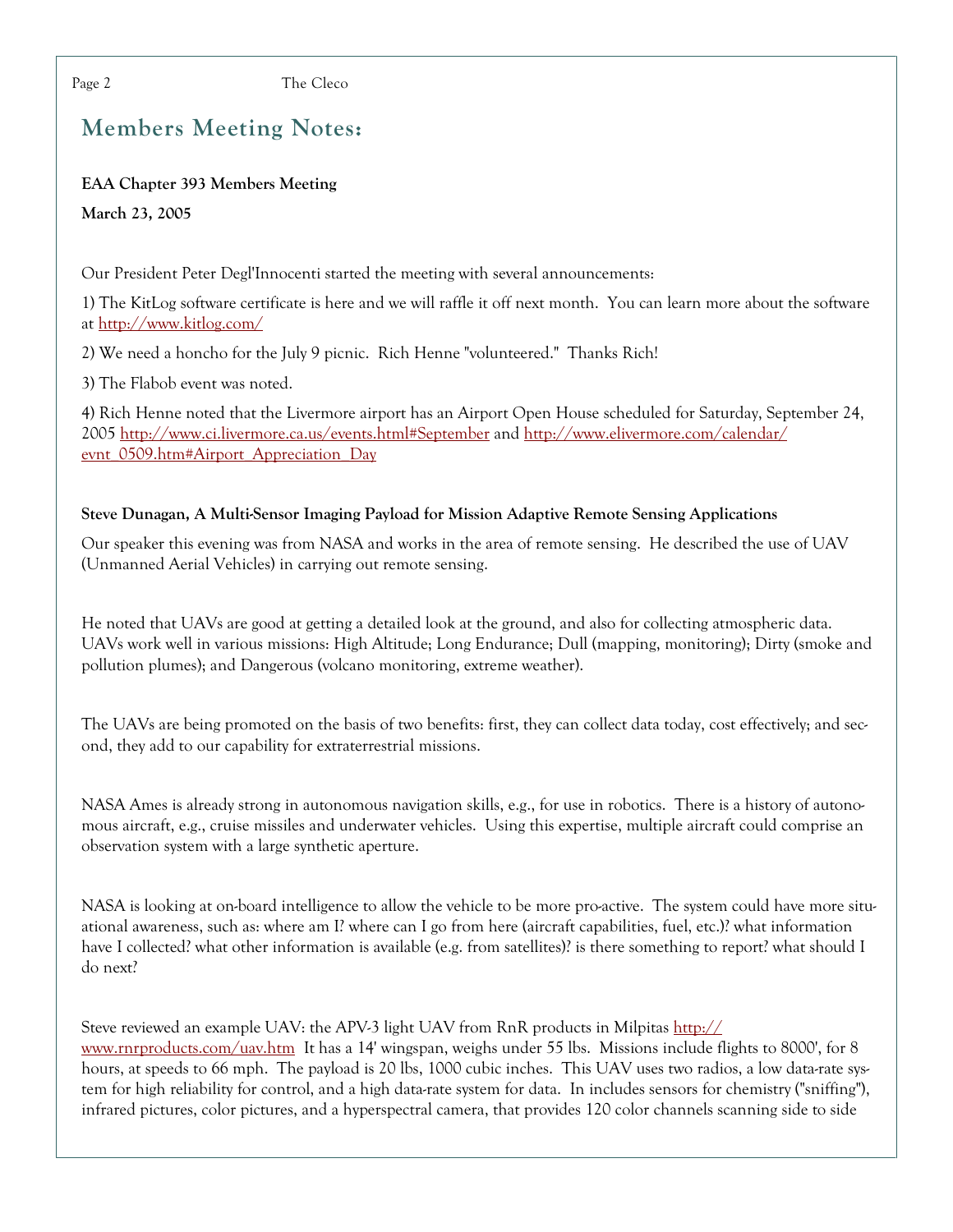### **Members Meeting Notes:**

along the flight path.

A demonstration mission has been forest fire monitoring, where the sensors give information on fire extent, temperature, etc.

#### Questions & Answers:

Q: What's the access to the UAVs?

A: The stuff from RnR is about \$25,000. The hard part is getting access to the airspace. You have to get a certificate of authorization from the FAA, and there are no standards or processes set up to certificate these UAVs.

#### More Announcements

Rich Henne noted another Commemorative Air Force meeting.

Rich noted that we will do hot dog sales for Pleasant Hill.

It was reported that Pat Peters (who was home sick) is arranging an open house at Buchanan Field on May 14. The CAF will bring a B-17 to the event and provide flights in the aircraft. Pat is working on getting other noteworthy aircraft to attend. This will be a Young Eagles event, and some of the YE money will be used to support it. We will not be sending any candidates to AirVenture this year. The event will be held behind PSA near the Concord Hotel. The City of Concord and their Chamber of Commerce have both "blessed" the event. We will sell hot dogs on Friday, Saturday and Sunday. Pat is meeting with CAF to see if they can help with publicity

### **Young Eagles:**

May 14th is the big day for Buchanan Airport and the EAA Chapter 393. This is the kick-off for the Young Eagles program for the season and the open house for the Airport. The Rally will be held at the PSA hangar beginning at 9:00AM and last until 4:00PM. We will have the Commemorative Air Force B-17 and the T-33. Also Stewart Bowers will have the MDPA antique aircraft on display. This year there will be a \$2.00 admission charge for adults 18 years and older. The younger ones will be free as they are potential Young Eagles.

Help will be needed for the gate admissions as well as the ground crew per usual to direct the kids to and from the aircraft.

The Commemorative Air Force B-17 will arrive here on Thursday about noon and begin offering rides to the general public on Thursday afternoon, all day Friday, on Saturday before the Young Eagle Rally and after 4:00PM, and then all day Sunday with departure on Monday about noon.

Your support will be greatly appreciated. Please let Pat Peters know if you can help and in what capacity.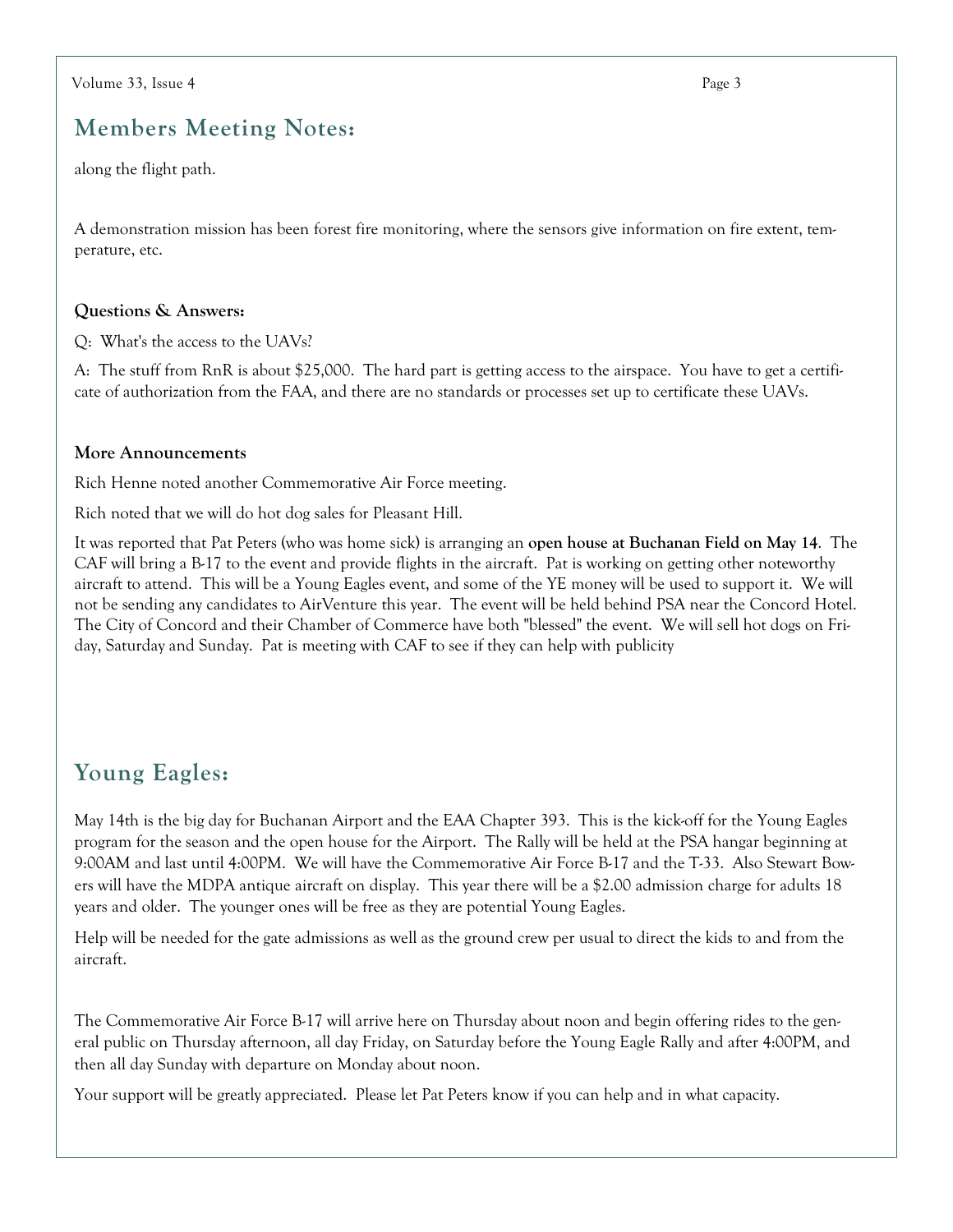# Monthly Chapter Fly-out:

EAA Chapter 393 Fly-Out Saturday, March 26, 2005

The group went to Hollister and had lunch at the Ding-A-Ling Café. Thanks to Tom Howard for these pictures. Fred and Vi Egli, and Harvard and Sara Holmes went in Fred's Lancair IV.

Ron Robinson went in his Glasair.

Phil Jenkins and Tom Howard went in Phil's Glasair.

Scott Achelis went in his RV-6A.







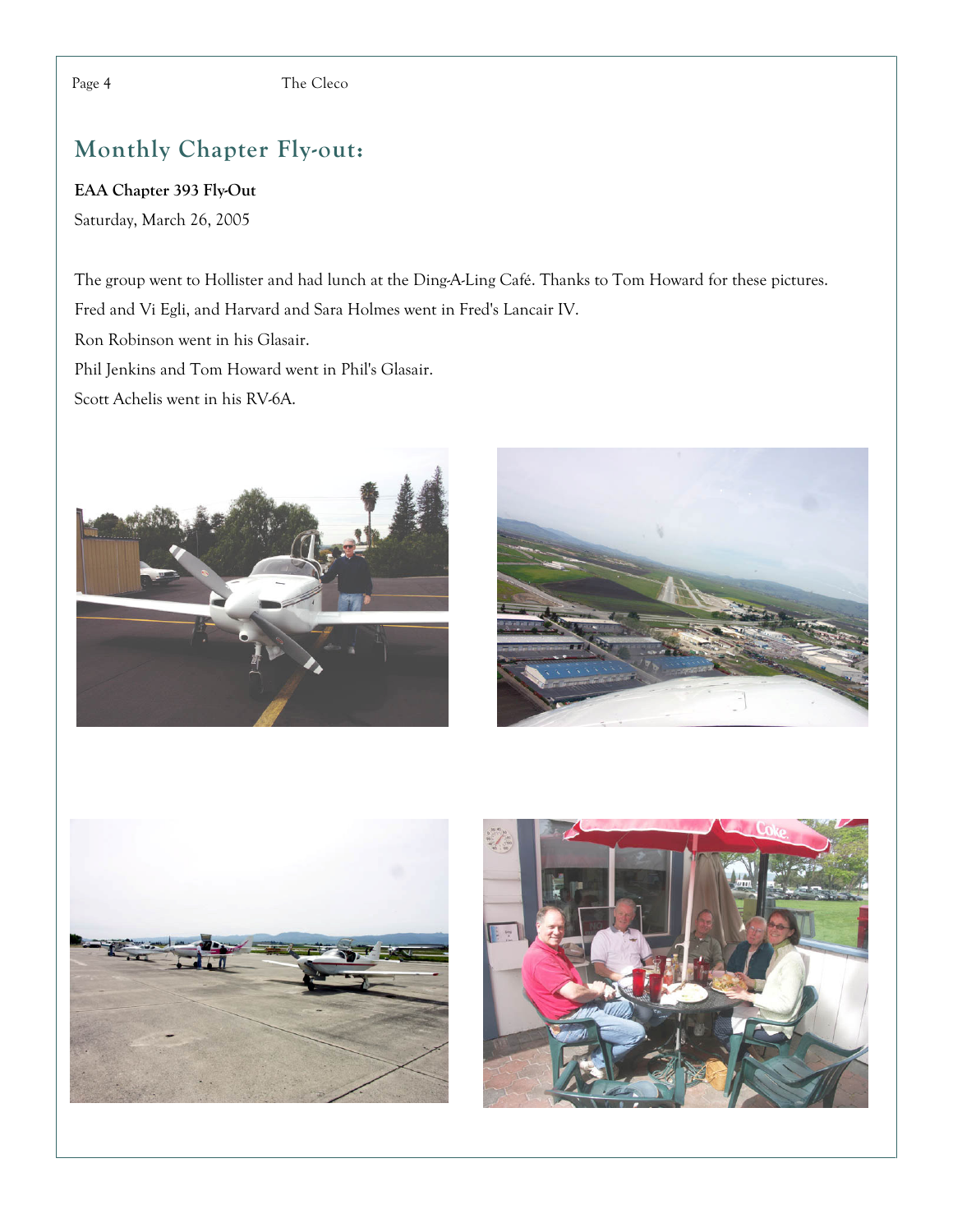## **Board Meeting:**

#### **EAA Chapter 393 Board Meeting**

Thursday, April 7, 2005

Attendees: Peter Degl'Innocenti, Louis Goodell, Harvard Holmes and Jordan Jones

1. Peter Degl'Innocenti has received two DVDs and a CD for the members to borrow. The first is a series on aviation safety, showing some aerobatic footage by Wayne Handley; the second is a DVD giving details of the LSA rules and regulations; and the third is a CD-ROM from the EAA.

2. Louis Goodell has renewed our P.O. Box at the Post Office for \$70.00 per year. The bright lights at the post office:

a) said "don't pay until we send you an invoice,"

b) waited to send the invoice until the service had expired,

c) locked Louis out of the box, as the service had expired, then

d) delivered the invoice to the locked box, where Louis couldn't get it!!!

3. Louis received \$140 in dues last month.

4. Peter D. will bring tickets for the raffle next month. He pointed out that there were probably tickets in the cabinet in the terminal, where we could have gotten them last time if we had thought to look!

5. Peter D. has received solicitations from the EAA for nominations for awards for newsletter editor, web editor, outstanding aviator, special achievement, and young eagles coordinator. The web editor and newsletter editor disclaimed any effort on their behalf, as they don't spend much time on things and judge their work as unlikely to repay any time spent on a nomination effort.